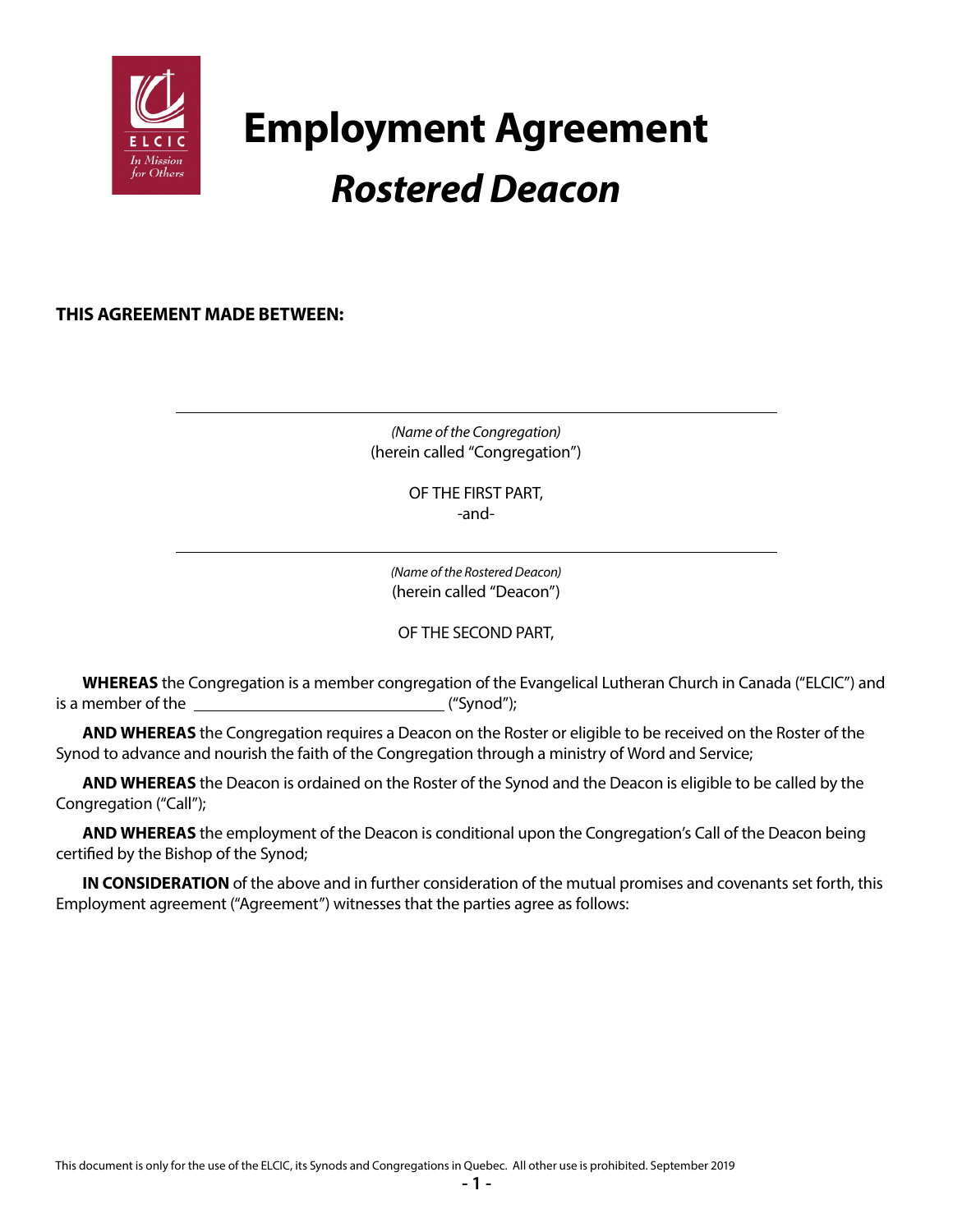#### **PREREQUISITES TO EMPLOYMENT**

- 1. This employment contract and the employment of the Deacon are conditional upon:
	- a. the Congregation's Call being certified by the Bishop of the Synod prior to the commencement of the Deacon's employment by the Congregation;
	- b. the Deacon being eligible for and remaining on the Roster of the Synod;
	- c. the Deacon shall provide to the Congregation a current and satisfactory to the Congregation criminal record check (in Ontario a Criminal record and judicial matters check); and because this Call will require interacting with vulnerable persons meaning a person who, because of their age, a disability or other circumstances, whether temporary or permanent, (a) is in a position of dependency on others, or (b) is otherwise at a greater risk than the general population of being harmed by a person in a position of trust or authority towards them, the Deacon must also provide to the Congregation:
		- i. a Child Abuse Registry Check (if available in the province(s) in which the Deacon has resided in the past three (3) years); and
		- ii. a Vulnerable Sector or Child Intervention Check;
	- d. the Deacon, after being provided the ELCIC Sexual Abuse or Harassment Policy ("Policy"), agreeing to review and abide by the Policy, and signing the Acknowledgement Form that is part of the Policy and returning such to the Synod office.

# **ONGOING OBLIGATIONS OF THE DEACON & THE CONGREGATION**

- 2. a. During and continuing throughout the employment, the Deacon accepts that the following ongoing obligations are required to maintain the employment:
	- i. the Deacon must remain in good standing on the Roster of the Synod;
	- ii. the Deacon must conduct the Deacon's affairs in accordance with the Constitution and Bylaws of the ELCIC and the Synod;
	- iii. the Deacon must immediately notify the Congregation if the Deacon is removed from the Roster of the Synod or if the privileges of the Deacon on the Roster of the Synod are suspended or terminated;
	- iv. the Congregation shall be entitled to require the Deacon to provide current Checks satisfactory to the Congregation (including fingerprint-based Checks) once every three years at the Congregation's expense, and the Deacon shall comply with such requirement;
	- v. the Deacon must provide the employer with certification of participation in 'Healthy Boundaries' training every five years; and
	- vi. the Deacon agrees that the onus is on the Deacon to advise the Congregation immediately if there is any charge or conviction under the Criminal Code of Canada.
	- b. Throughout the employment the Congregation accepts the following ongoing obligations to the Deacon:
		- i. to ensure that the compensation benefits agreed to, including vacation and paid holidays are provided to the Deacon;
		- ii. to provide the Deacon a place to work to make sure the Deacon has access to the workplace;
		- iii. to provide the Deacon the tools and equipment needed to perform the Deacon's functions;
		- iv. to make sure the Deacon's working conditions are safe; and
		- v. to treat the Deacon with respect and make sure the Deacon is not harassed or discriminated against.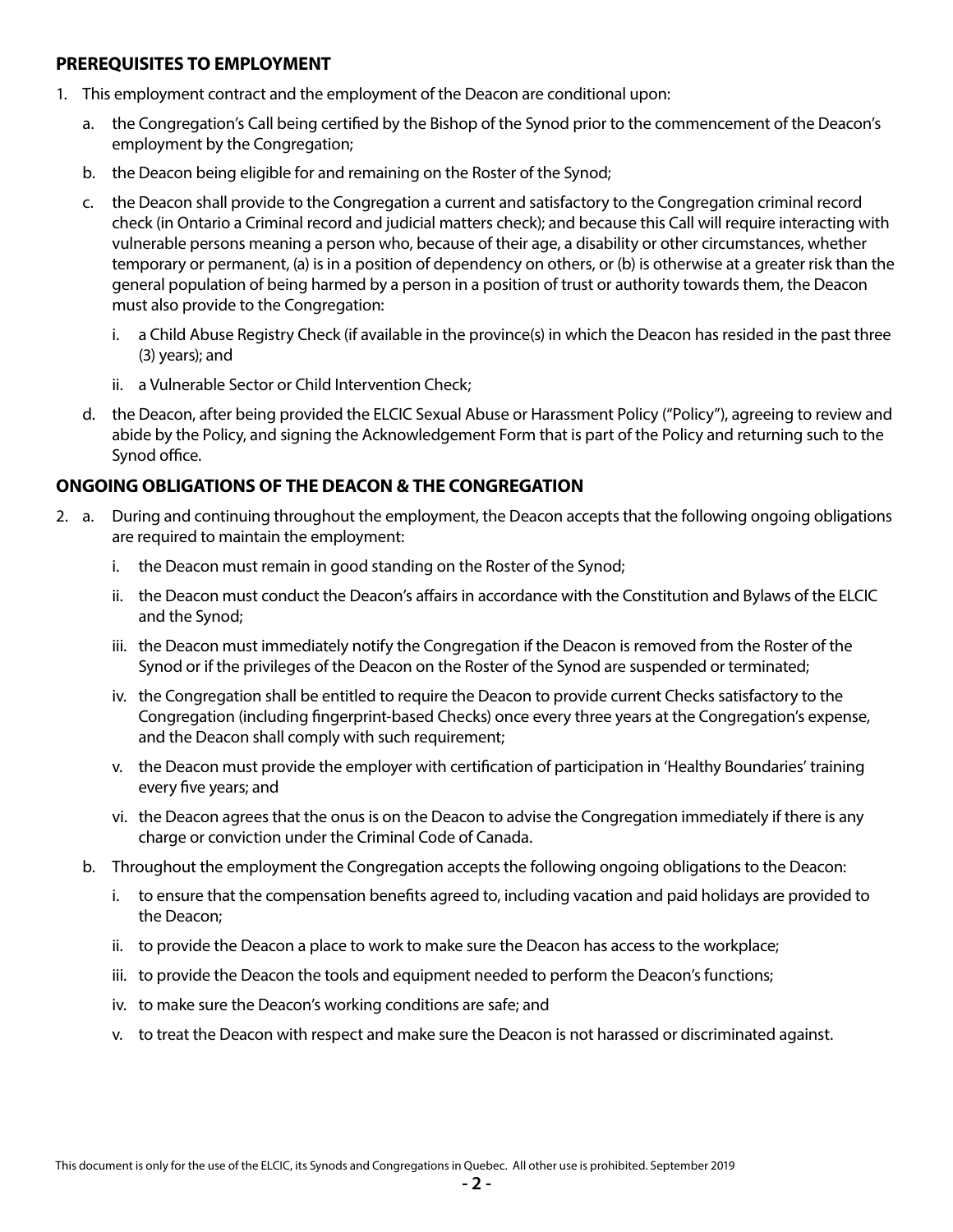#### **REMUNERATION AND BENEFITS**

- 3. a. The Congregation shall compensate the Deacon with a salary which includes, if applicable, housing allowance hereinafter "Salary" and benefits which include:
	- i. an initial Salary (determined after consideration of the synodical salary guidelines) of \$ per annum paid in instalments. The Deacon agrees and recognizes that this Salary shall be inclusive of all aspects of the work performed to benefit of the Congregation. The Salary shall be reviewed annually;
	- ii. membership, when eligible, in the ELCIC Pension Plan sponsored by ELCIC Group Services Inc. "GSI" as it may be introduced and modified from time to time thereafter, at the sole discretion of GSI;
	- iii. membership, when eligible, ELCIC Group Benefits Plans administered by GSI as it may be introduced and modified from time to time thereafter, at the sole discretion of GSI;
	- iv. participation in ELCIC Programs including the Continuing Education Plan;
	- v. vacation in accordance with the approved policies;
	- vi. professional expenses paid by the Congregation in accordance with the approved policies;
	- vii. moving expenses, when applicable, including travel paid by the Congregation; specific details are as follows:

 viii. reasonable expense reimbursement, not otherwise provided for, incurred in attending conventions and other official meetings at which the Deacon's attendance is required. The expenses shall be reimbursed upon presentation of an itemized expense report together with the appropriate supporting receipts, within a maximum period of 60 days following the date on which the expense has been incurred, prepared in accordance with the applicable policies and procedures of the Congregation.

- b. The Deacon acknowledges and agrees that the ELCIC Pension Plan, ELCIC Group Benefit Plans, and any ELCIC Programs can be changed from time to time and any such change shall not constitute a fundamental change to the terms of the employment when the Deacon is provided with thirty (30) days' advance notice of the change.
- c. If the Congregation is providing the Deacon with a residence for the personal use of the Deacon and members of the Deacon's immediate family during the term of the Deacon's employment, the terms shall be as set out in a Residence Agreement and shall be attached to this agreement as Schedule "A".
- d. The remuneration provided under this Agreement shall be subject to such deductions as the Congregation is from time to time required to make pursuant to law, government regulation, for benefits or by consent of the Deacon.

# **SCOPE OF POSITION & COOPERATION WITH SYNOD**

- 4. a. Neither the ELCIC nor the Synod is the Deacon's employer, but the nature of this ministry and the Deacon's employment requires that the Deacon work and cooperate with the Synod and the Bishop of the Synod for the greater good of the ELCIC, the Synod, and Congregation.
	- b. The Deacon shall at all times faithfully, diligently, and to the best of the Deacon's skill, ability, experience and talents, perform the Deacon's duties.
	- c. During the term of this Agreement the Deacon shall not participate in any other business, occupation, or become an employee or agent of any corporation, firm or individual, except with the consent, which shall not be unreasonably withheld, of the Congregation and after the Deacon has consulted with the Bishop of the Synod.
	- d. The Deacon shall not participate in any activity, be it professional or personal, that is in conflict with the Deacon's duties to the Congregation.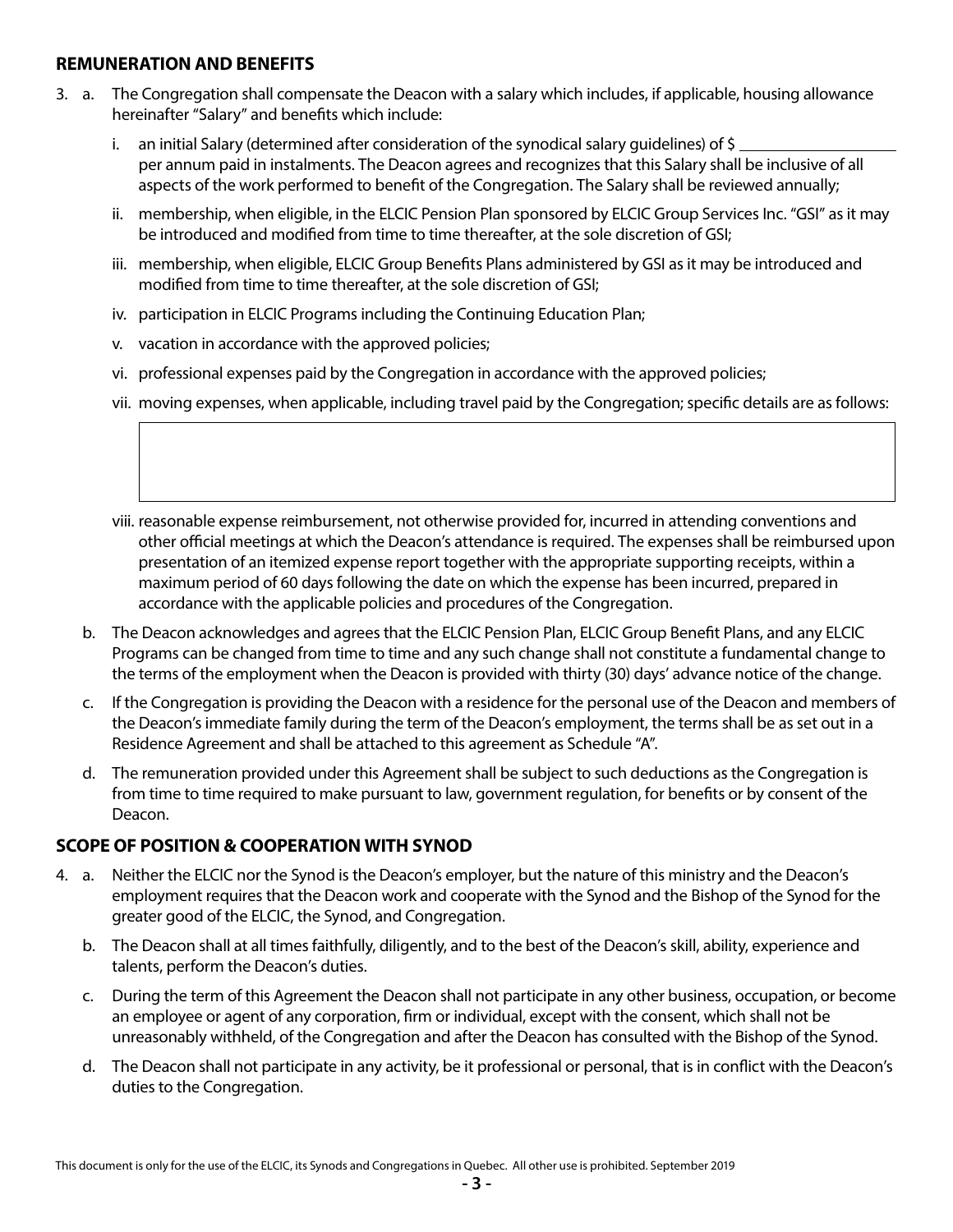# **CONFIDENTIALITY**

5. The Deacon acknowledges and agrees that the Deacon has a duty of confidentiality to the Congregation and that the duty includes maintaining the confidentiality of confidential information. "Confidential Information" is defined to include but it is not limited to: information with respect to the financial, business and human resources management of the Congregation. Accordingly, the Deacon undertakes and agrees not to disclose Confidential Information to any person not authorized to receive the Confidential Information without the express written permission of the Congregation, and that the Deacon shall use the Deacon's best efforts to maintain the secrecy of all of the Confidential Information.

The Deacon agrees that this duty of confidentiality survives the termination of this Agreement and the Deacon's employment.

#### **TERM**

6. The employment of the Deacon by the Congregation shall commence on the  $\_\_\_$  day of  $\_\_\_\_\_\_\_$ 20  $\mu$  and shall continue until terminated in accordance with this Agreement.

#### **NOTICE OF TERMINATION NOT FOR CAUSE**

- 7. a. Notwithstanding any termination of employment provisions set out in the Constitution and Bylaws of the Congregation, the Synod, or the ELCIC, in the event of a not for cause termination, the respective rights of the Congregation and the Deacon shall be those set out in this article seven.
	- b. The employment of the Deacon may be terminated by the Congregation at any time without cause upon the Congregation providing to the Deacon written notice or pay in lieu of notice (the "Notice Period") as follows:
		- i. prior to the third anniversary of the date of commencement of employment, the Notice Period shall be three (3) months' notice;
		- ii. on or after the third anniversary of the date of commencement of employment, the Notice Period shall be four (4) months plus one (1) month for every additional year of completed employment up to a total maximum Notice Period of twelve (12) months (for purposes of illustration, if the Deacon has 6.5 years of completed employment, the Notice Period under this paragraph shall be seven (7) months);
		- iii. the Notice Period may, at the discretion of the Congregation, be provided by way of working notice or payment of the equivalent Salary in lieu of notice or a combination thereof;
		- iv. where the Notice Period is in whole or in part provided by way of pay in lieu of notice, the Congregation may, in its sole discretion, provide such pay in lieu of notice in a lump sum or through continuation of payment of the Deacon's Salary through payroll;
		- v. to the extent permitted by applicable employment standards legislation, any notice or pay in lieu of notice provided by the Congregation to the Deacon shall be deemed to count towards any notice or pay in lieu of notice required by such employment standards legislation. Further, any pay in lieu of notice provided by the Congregation in excess of the pay in lieu of notice required by such employment standards legislation shall, to the extent permitted by such employment standards legislation, be deemed to count towards any severance pay owing to the Deacon under applicable employment standards legislation;
		- vi. if and to the extent required by the applicable employment standards legislation, the Congregation shall continue to make whatever benefit plan contributions are required to maintain the Deacon's benefit plans for the statutory notice period in the applicable employment standards legislation; and
		- vii. the Congregation shall also provide any other minimum rights, benefits and entitlements (if any) required by the applicable employment standards legislation to the extent that such rights, benefits and entitlements have not already been provided.
	- c. The Deacon can terminate the employment upon reasonable notice. The parties to this Agreement have determined that in this case reasonable notice is thirty (30) days (the "Reasonable Notice"). The Reasonable Notice however may be waived in whole or in part by the Congregation with payment to the Deacon of the remaining Reasonable Notice.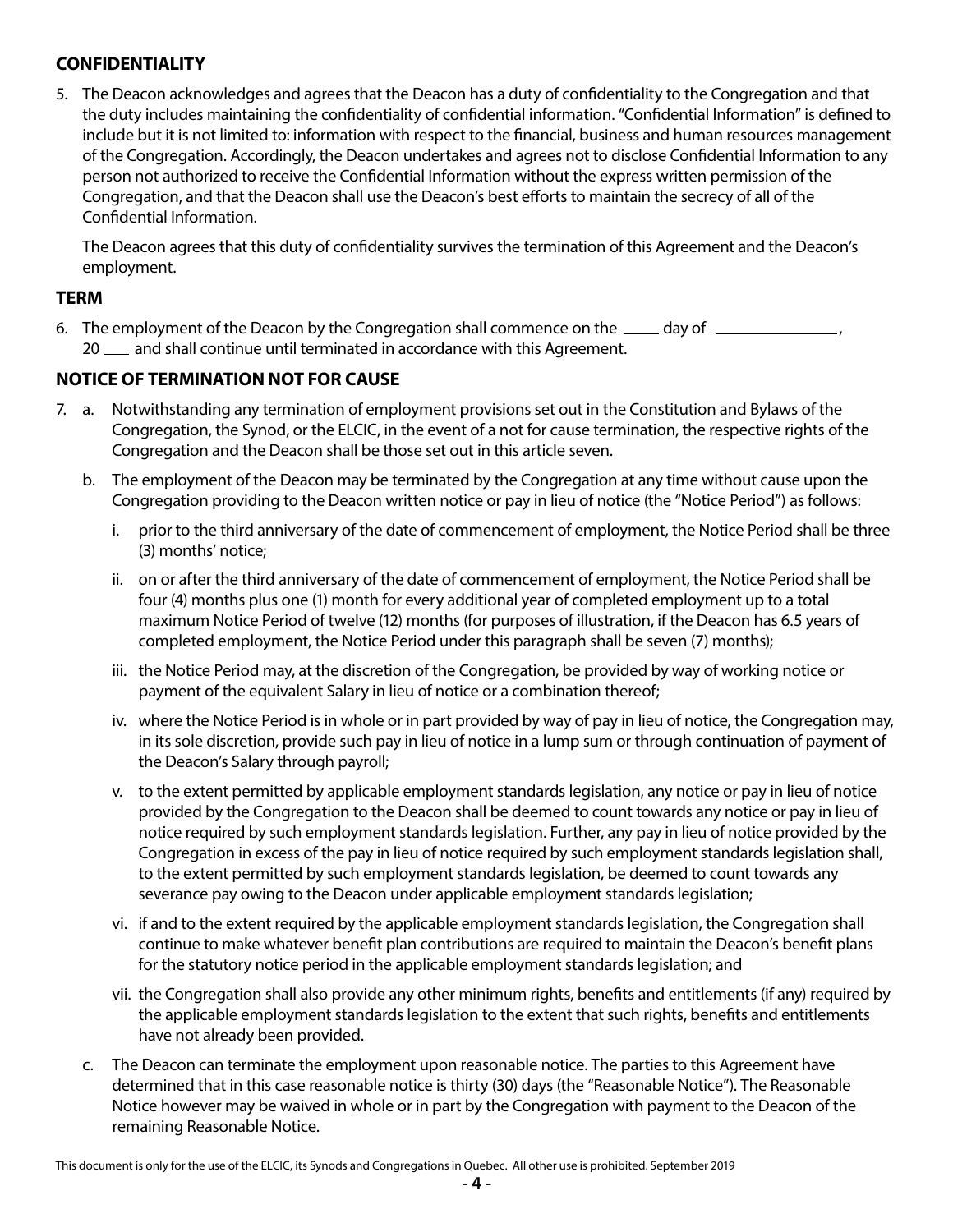# **TERMINATION OTHER**

8. Other than in the event of a not for cause termination, the employment of the Deacon may be terminated for any of the reasons listed and processes provided for in the Constitution and Bylaws of the Congregation, the Synod and the ELCIC.

# **DISCIPLINE**

9. The grounds for discipline and the disciplinary procedures set out in the Constitution and Bylaws of the ELCIC and the Manual Re Discipline for Rostered Ministers shall apply to the Deacon, including but not limited to disciplinary penalties such as suspension from employment and/or removal from the Roster as well as any right of appeal available to the Deacon with respect to such.

### **ENTIRE AGREEMENT**

10. This Agreement contains the entire agreement between the parties hereto as it relates to the matters set out herein and this Agreement supersedes all previous negotiations, understandings and agreements whether verbal or written with respect to any matters herein referred to. To be effective, any changes or modifications to this Agreement shall be made in writing and signed by both parties.

#### **SEVERABILITY**

11. The parties agree that in the event that any provision, clause, article, attachment herein, or part thereof, which forms part of this Agreement, is deemed void, invalid or unenforceable by a court of competent jurisdiction, the remaining provisions, clauses, articles, attachments or parts thereof, shall be and remain in full force and effect.

# **GOVERNING LAW**

12. This Agreement shall be construed in accordance with the laws of the Province [territory] of  $\equiv$ and the laws of Canada as applicable. Should any dispute or litigation arise with respect to this Agreement, the parties agree that the Courts of the Province of Quebec, judicial district of Montreal, shall have exclusive jurisdiction.

#### **NOTICES**

13. Where by this Agreement any notice is to be or may be given by one party to the other, such notice may be personally delivered or may be given by registered mail and shall be deemed to have been effectively given if sent by registered mail, postage prepaid, correctly addressed to the party to whom such notice is to be given, and any such notice when so mailed shall be deemed to have been received four (4) days after it was mailed.

#### **RETURN OF MATERIALS**

14. All files, forms, books, materials, written correspondence, memoranda, documents, manuals, computer disks and software products in any form or media whatsoever pertaining to the affairs and interests of the Congregation that may come into the possession or control of the Deacon shall at all times remain the property of the Congregation. On termination of the Deacon's employment for any reason, the Deacon agrees to deliver promptly to the Congregation all such property of the Congregation in the possession of the Deacon or directly or indirectly under the control of the Deacon. The Deacon agrees not to make for personal or business use, reproductions or copies of any such property or other property of the Congregation.

Notwithstanding anything in this Agreement or at common law the parties agree that the Deacon as original author of any sermon or other work used to minister to the Congregation shall remain the owner of the copyright and intellectual property with respect to such.

#### **PRIVACY**

15. The Congregation collects personal information about the Deacon:

a. the Deacon's personal information is collected, used and disclosed for the following purposes: payroll; employee benefits; statutory deductions and remittances such as income tax; general employment purposes such as calculating length of service and for information relating to the initiation, management and termination of the employment relationship;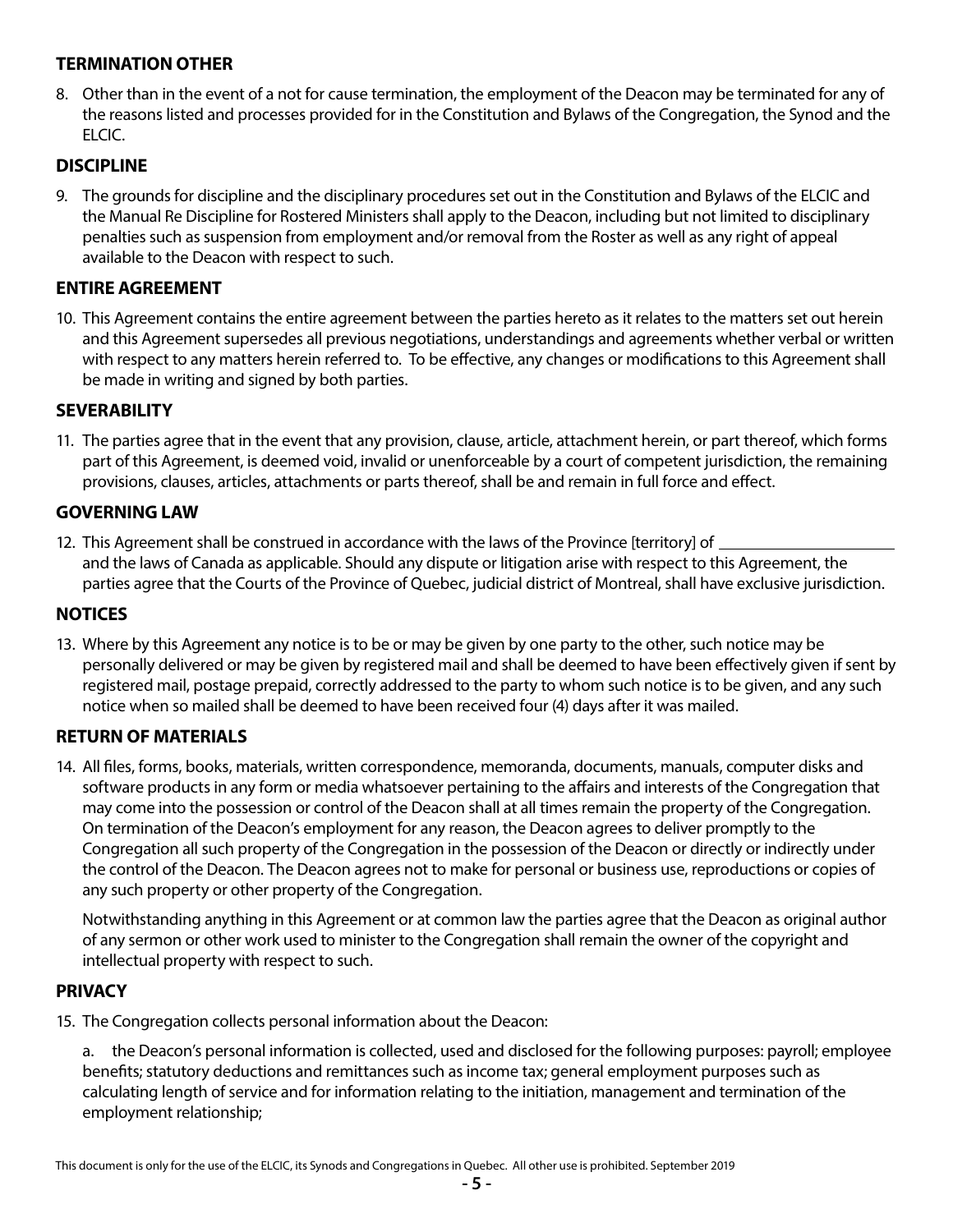- b. the Congregation only discloses personal information with third parties as required and for the purposes noted above or as required or permitted by applicable law. For example, the Congregation must disclose certain personal information with the Income Tax authorities, and, with third party providers of employee benefits;
- c. the Deacon is entitled to review and correct personal information the Congregation has collected about the Deacon by communicating with the Chair of the Congregational Council; and
- d. by signing this Agreement the Deacon consents to the Congregation collecting, using and disclosing the Deacon's personal information as detailed above.

### **AGREEMENT SIGNED IN COUNTERPARTS**

16. This Agreement may be executed and delivered (by original, facsimile or electronic transmission) in multiple counterparts each of which shall be deemed to be an original and all of which together shall constitute one and the same agreement.

#### **TIMING FOR ACCEPTANCE OF THE AGREEMENT**

17. For this Agreement to be binding both parties are required to sign the Agreement on or before the \_\_\_\_\_\_ day of the month of  $\frac{1}{2}$ , 20  $\frac{1}{2}$ 

#### **LEGAL ADVICE**

18. The Deacon acknowledges that the Deacon has obtained, or has had an opportunity to seek, independent legal advice in connection with the negotiation and execution of this Agreement, and further acknowledges that the Deacon has read, understands, and agrees to be bound by all of the terms and conditions contained herein.

#### **SPECIFIC LANGUAGE**

19. The parties acknowledge that the present Agreement has been drafted in English at their request. *Les parties reconnaissent qu'elles ont demandé à ce que cette entente soit rédigée en Anglais*.